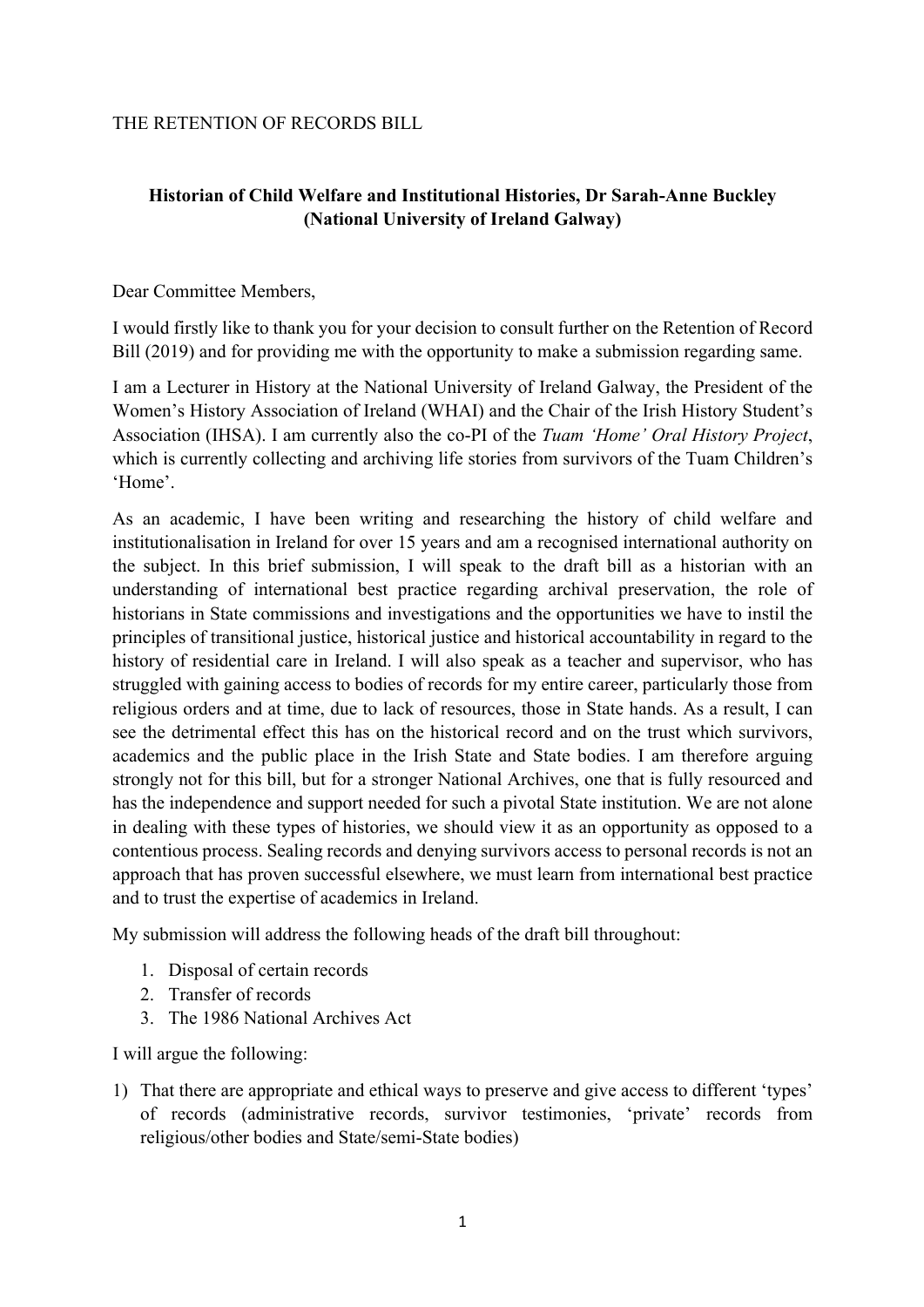- 2) Survivors should be granted immediate access to their personal information if they so wish. They should be assisted, not resisted in this regard. The remaining records should be subjected to the rules in the National Archives legislation.
- 3) The 1986 National Archives Act is suitable and appropriate as a legislative basis to deal with the records of Ireland's institutional past. Resources are an issue for the National Archives presently, and this needs to be addressed at a governmental level.
- 4) Processes of anonymisation, redaction and ethically informed archival practices are sufficient to address concerns regarding uncontested allegations contained in records.
- 5) We need to look at international best practice regarding archival access, being guided also by the principles of transitional justice and historical justice.
- 6) I fully support the National Archives Child Care-Related Records Advisory Board and would advocate for the involvement of national and international historical expertise as part of this.

#### **Points 1 and 2: Preservation of records and access to survivor records**

In April 2019, Joe McHugh stated the following in regard to the Retention of Records Bill: "On the one hand, it requires weighing in the balance the original assurances of confidentiality, the associated provision for the destruction of the records and the sensitive and personal nature of the records. On the other hand, due consideration must be given to the wider public interest in ensuring that the history of child abuse in the residential institutions is preserved." While this is a balanced view of one aspect of the records, it neglects the fact that these records are a window into many histories, not all contested. For the religious orders, they could shine a light into the specifics in which they were operating many of the institutions. For Irish society, as with, for example, the records of the Bureau of Military History, these personal recollections become an illuminating source for other histories – the history of poverty, of gender, of social work. The history of food, recreation, work, the history of religious life. We have had contentious bodies of records before and contentious histories and we have had fruitful and invigorating debates that have enriched the public's understanding. As a society, and as a historical community, we can address these types of histories, but we need a full range of records – including those of the religious orders and of course of the State.

I fully support the establishment of a *National Archives Child Care-Related Records Advisory Board*. The process of historical accountability must have the active involvement of survivors. However, I also believe that an independent expert group should be formed to advise the Government and the Director of the National Archives on the treatment of these records from an academic and archival point of view in conjunction with the NAAC. This should comprise academics from a range of disciplines with specific expertise in the history of institutions and child welfare, as well as involvement from international experts (for example academics in Switzerland and Canada). The records related to other historical abuse inquiries such as clerical abuse inquires, the Inter-Departmental Committee to establish the facts of State involvement with the Magdalene Laundries (McAleese Committee) and the ongoing Mother and Baby Homes Commission of Inquiry will present similar concerns to those being addressed in this bill. A more comprehensive approach that has active engagement from survivors, international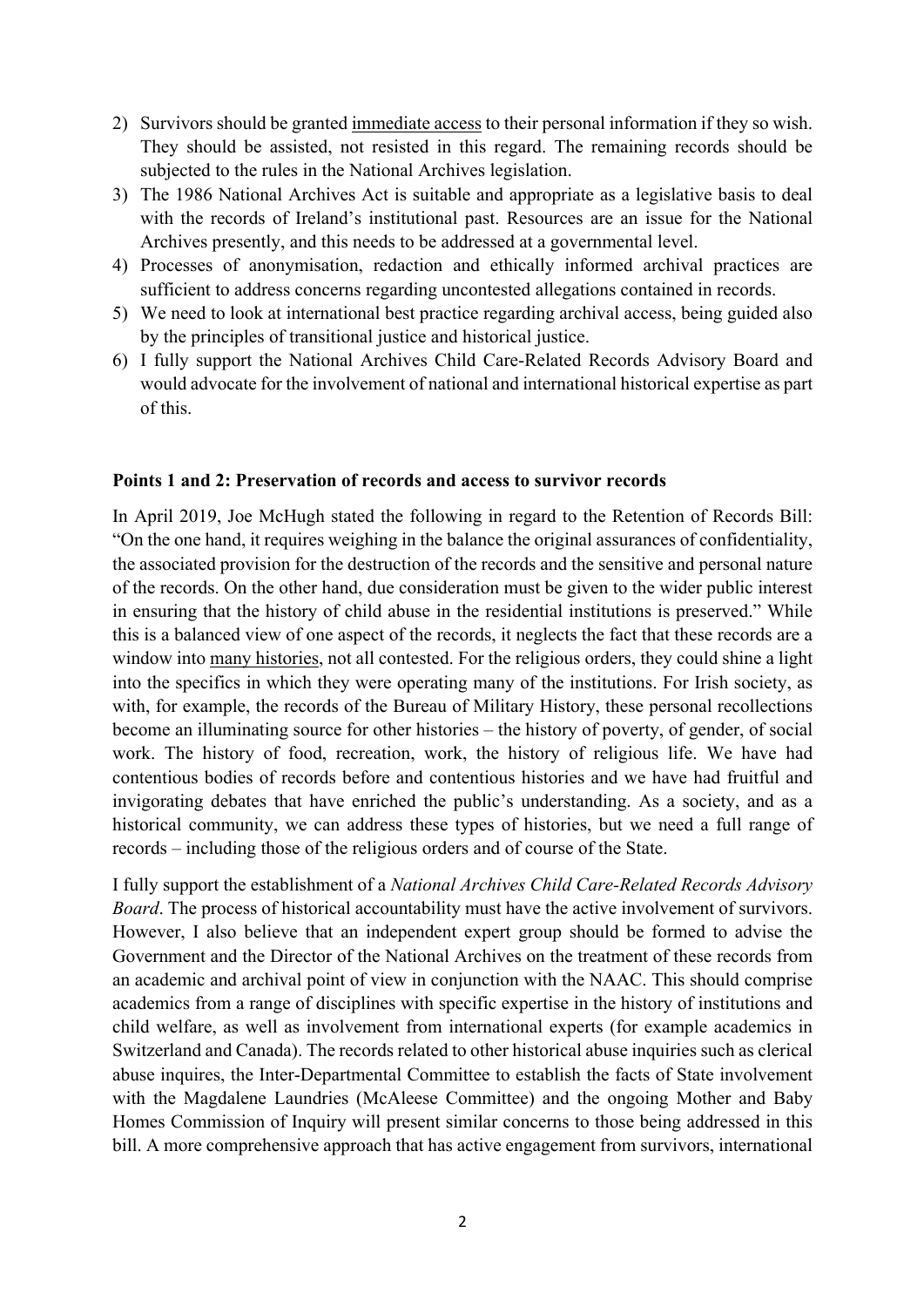academics and experts in Ireland needs to be put in place and could lead to exciting and important developments in our history.

## **Points 3 and 4: Why the National Archives Act 1986 can be amended and is appropriate**

It is my submission that the National Archives Act remains the appropriate system for retaining the records of relevant institutions. It provides an openness and transparency that is critical. Under the current draft bill, questions remain surrounding what is contained in the various archives. For example, in reference to administrative records, what original documents will be kept? Will they be released after 20/30 years? How can we be assured of transfers to the National Archives? What is meant by disposal? These questions and the 'sealing' of records will only result in a mistrust of the processes surrounding the historical record. It will also shutdown the investigation of these histories at a time when Irish society is coming to terms with this past.

The question for me is how we can <u>further support</u> the National Archives of Ireland and create an open and honest repository that protects the rights of all involved. Should there be perhaps a dedicated repository for records relating to the residential school system and access for survivors to their personal records? As previously suggested, an expert group on research ethics and archival practice to look at redaction, sensitive records, best practice internationally? The existing legislation allows the above and will ensure the trust and openness necessary to deal with these histories.

# **Points 5 and 6: International best practice and expertise**

In England and Wales, the Independent Inquiry into Child Abuse offers survivors the opportunity to access their file and to exercise ordinary and full data rights under the UK Data Protection Act. The detailed redaction protocol adopted by this Inquiry demonstrates that a much more nuanced position can be adopted, governed by sub-statutory regulation.<sup>1</sup>

In Australia, while records of private sessions of the Royal Commission into Responses to Institutional Child Abuse recommended: "Individuals' existing rights to access, amend or annotate records about themselves should be recognised to the fullest extent."2 While the Commission's own files will not be opened for 99 years to general public access, it has actively published transcripts, testimony and evidence and enabled survivors to access transcriptions and audio recordings of their own testimony.

In Canada, the records of the Truth and Reconciliation Commission, which concern the abuse of indigenous children at residential schools will be preserved at the National Center for Truth and Reconciliation. An individual has the right, on request and without charge, to examine and receive a copy of a Centre record or information contained in a record if he or she provided the record or information to the Truth Commission. Family members are entitled to access the

l <sup>1</sup> https://www.iicsa.org.uk/key-documents/322/view/2018-07-25-inquiry-protocol-redaction-documents-version-3.pdf

 $\frac{2}{\text{2}}$  Royal Commission Final Report – Volume 8 Recordkeeping and Information Sharing, pp. 108-9